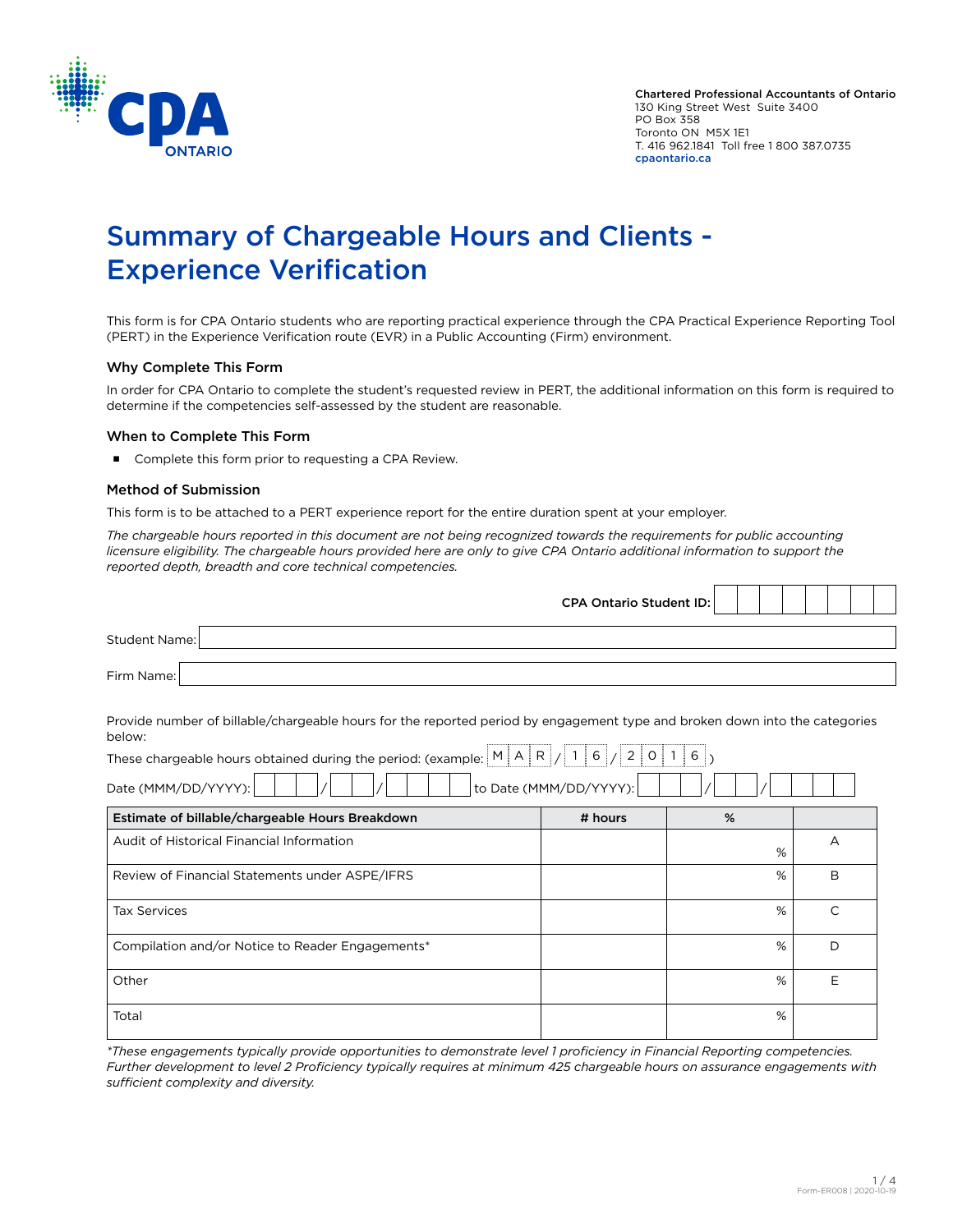

| <b>CPA Ontario Student ID:</b> |  |  |  |  |
|--------------------------------|--|--|--|--|

Detailed information regarding Engagements:

## A. Audit Breakdown (if applicable)

| Top 5 biggest audit clients -<br>majority of where you have spent<br>your time | Substantive testing-based audit<br>Type of business (Industry)<br>approach or Combined (i.e. -<br>some substantive and some<br>internal controls reliance) |   | Estimate of billable/<br>chargeable Hours |
|--------------------------------------------------------------------------------|------------------------------------------------------------------------------------------------------------------------------------------------------------|---|-------------------------------------------|
|                                                                                |                                                                                                                                                            |   |                                           |
| 2                                                                              |                                                                                                                                                            |   |                                           |
| 3                                                                              |                                                                                                                                                            |   |                                           |
| 4                                                                              |                                                                                                                                                            |   |                                           |
| 5                                                                              |                                                                                                                                                            |   |                                           |
| All other audits - No. of clients:                                             |                                                                                                                                                            |   |                                           |
|                                                                                | <b>Total Audit Hours for CPA students</b>                                                                                                                  | A |                                           |

## B. Review Hours Breakdown (if applicable)

| Top 5 biggest review clients -<br>majority of where you have spent<br>your time | Type of business (Industry)                | Estimate of billable/<br>chargeable Hours |
|---------------------------------------------------------------------------------|--------------------------------------------|-------------------------------------------|
|                                                                                 |                                            |                                           |
| 2                                                                               |                                            |                                           |
| 3                                                                               |                                            |                                           |
| 4                                                                               |                                            |                                           |
| 5                                                                               |                                            |                                           |
| All other reviews - No. of clients:                                             | <b>Chargeable Hours</b>                    |                                           |
|                                                                                 | <b>Total Review Hours for CPA students</b> | в                                         |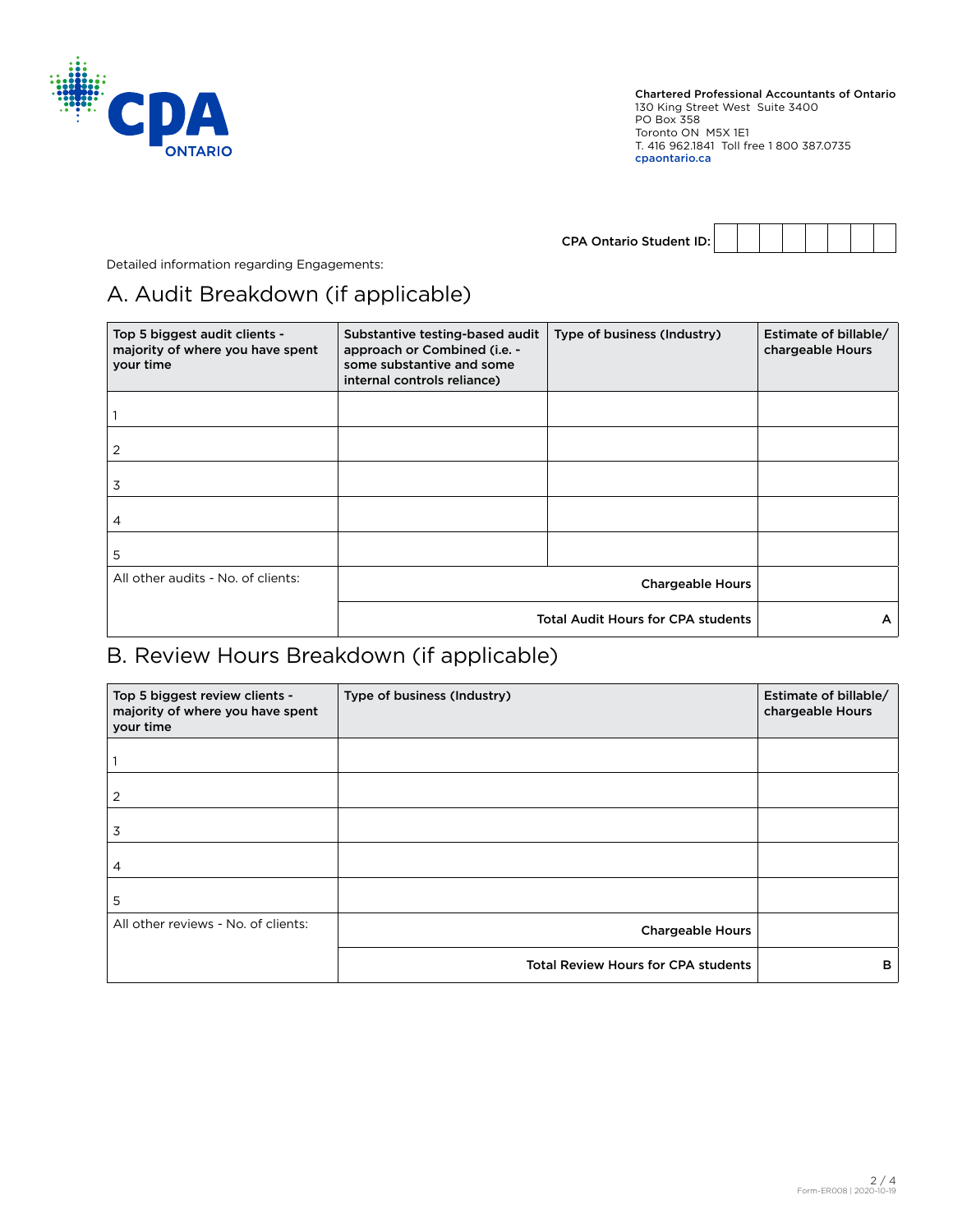

CPA Ontario Student ID:

## C. Breakdown of Tax Services

## % of Time Performing the below

|   | <b>Service Line Mix</b>                                               | % of time based on total<br>time spent on tax work |
|---|-----------------------------------------------------------------------|----------------------------------------------------|
|   | Canadian Corporate Tax Services (CCTS*)                               |                                                    |
| 2 | Personal Tax Services (PTS)                                           |                                                    |
| 3 | Other (SRED, Indirect tax, International Tax, Transfer Pricing, etc.) |                                                    |
|   | Total                                                                 |                                                    |

\* Total % of the corporations where tax services are provided whose financial statements are subsequently audited or reviewed:

## Breakdown % of time spent on Taxation Competencies:

| Income Tax Legislation and Research (TAX#1) |  |
|---------------------------------------------|--|
| Tax Compliance (TAX#2)                      |  |
| Tax Planning (TAX#3)                        |  |
| Total                                       |  |

*Please note a minimum of 500 chargeable hours is required to support a level 2 in each sub-competency area of Taxation.*

## D. Compilation and/or Notice to Reader Engagements

Industries for NTRs completed

NTRs with complex accounting issues and note disclosures %

If less than 425 assurance hours have been completed, we will require copies of the 3 most complex NTRs completed (client names can be redacted). Please attach these NTRs to your experience report in PERT (closer to the 30 month mark when you will presumably be working on more complex files).

What % of overall NTRs are of similar complexity to the ones you provided?  $\%$